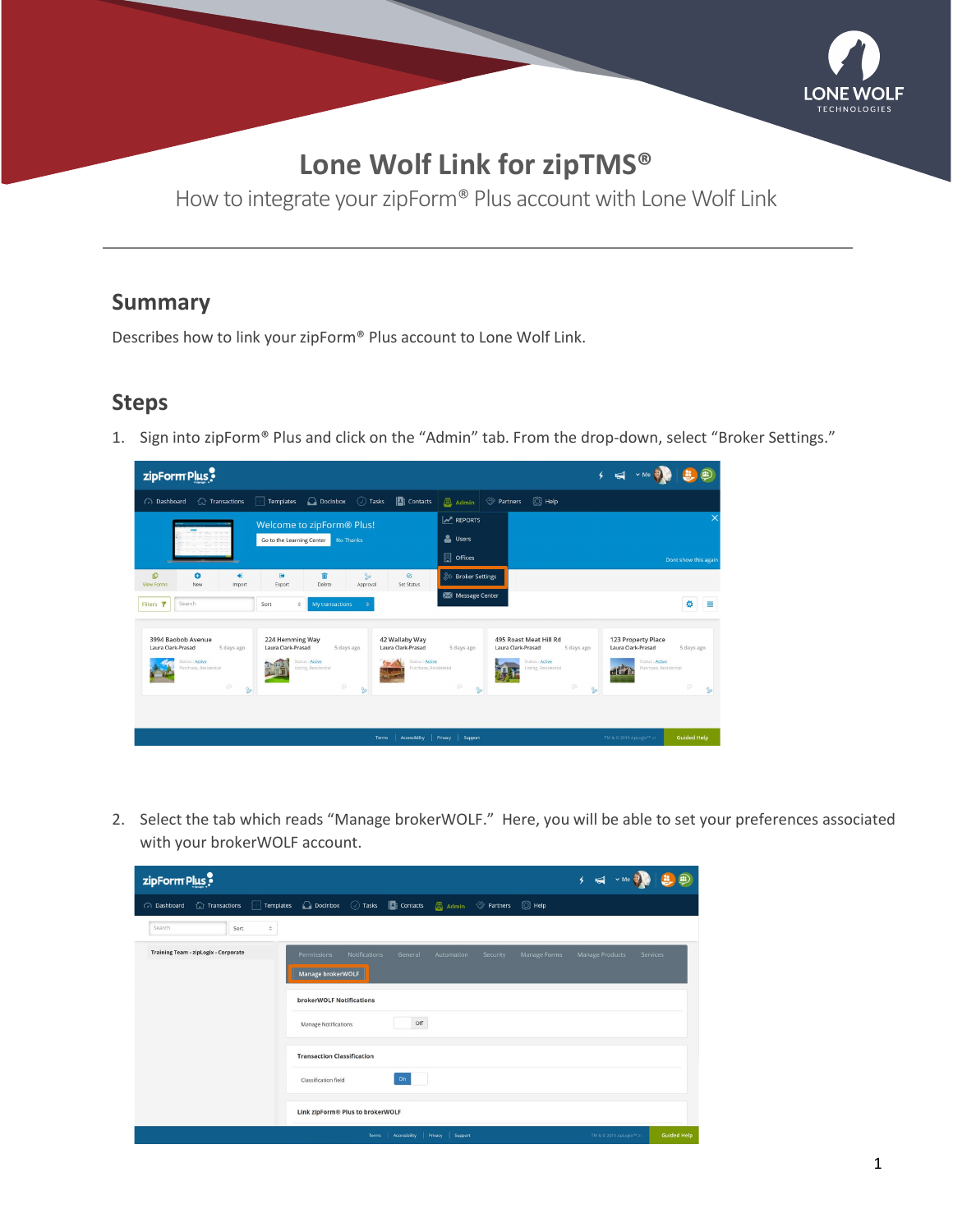3. If desired, set "Manage Notifications" to "On" to enable brokers to change their notification settings.

| Permissions                 | <b>Notifications</b> | General | Automation | Security | Manage Forms | Manage Products | Services |
|-----------------------------|----------------------|---------|------------|----------|--------------|-----------------|----------|
| Manage brokerWOLF           |                      |         |            |          |              |                 |          |
| brokerWOLF Notifications    |                      |         |            |          |              |                 |          |
| <b>Manage Notifications</b> |                      | Off     |            |          |              |                 |          |

4. Set "Classification field" to "On" if you wish to enable the agent's ability to generate Transactions that would reflect in brokerWOLF. Turning the "Classification field" off will disable agents' ability to generate transactions that would reflect in brokerWOLF,

| Permissions                       | <b>Notifications</b> | General | Automation | Security | Manage Forms | Manage Products | <b>Services</b> |
|-----------------------------------|----------------------|---------|------------|----------|--------------|-----------------|-----------------|
| Manage brokerWOLF                 |                      |         |            |          |              |                 |                 |
| <b>brokerWOLF Notifications</b>   |                      |         |            |          |              |                 |                 |
| <b>Manage Notifications</b>       |                      | Off     |            |          |              |                 |                 |
| <b>Transaction Classification</b> |                      |         |            |          |              |                 |                 |
| Classification field              |                      | On      |            |          |              |                 |                 |

5. "Link zipForm® Plus to brokerWOLF" to link other zipForm® Plus users to brokerWOLF.

| Permissions                       | Notifications                    | General | Automation | Security               | Manage Forms | Manage Products | Services |  |  |  |
|-----------------------------------|----------------------------------|---------|------------|------------------------|--------------|-----------------|----------|--|--|--|
| Manage brokerWOLF                 |                                  |         |            |                        |              |                 |          |  |  |  |
|                                   | <b>brokerWOLF Notifications</b>  |         |            |                        |              |                 |          |  |  |  |
| <b>Manage Notifications</b>       |                                  | Off     |            |                        |              |                 |          |  |  |  |
| <b>Transaction Classification</b> |                                  |         |            |                        |              |                 |          |  |  |  |
| Classification field              |                                  | On      |            |                        |              |                 |          |  |  |  |
|                                   | Link zipForm® Plus to brokerWOLF |         |            |                        |              |                 |          |  |  |  |
| Search                            |                                  |         |            |                        |              |                 |          |  |  |  |
| Linked                            | Agent                            |         | Email      |                        |              | <b>UserName</b> |          |  |  |  |
|                                   | Tim Schmidt                      |         |            | tschmidt@lwolf.com     |              | tschmidt        |          |  |  |  |
|                                   | Allison Smith                    |         |            | allisonsmith@lwolf.com |              | asmith.         |          |  |  |  |
| ⊻∣                                | John Miller                      |         |            | johnmiller@lwolf.com   |              | imiller         |          |  |  |  |

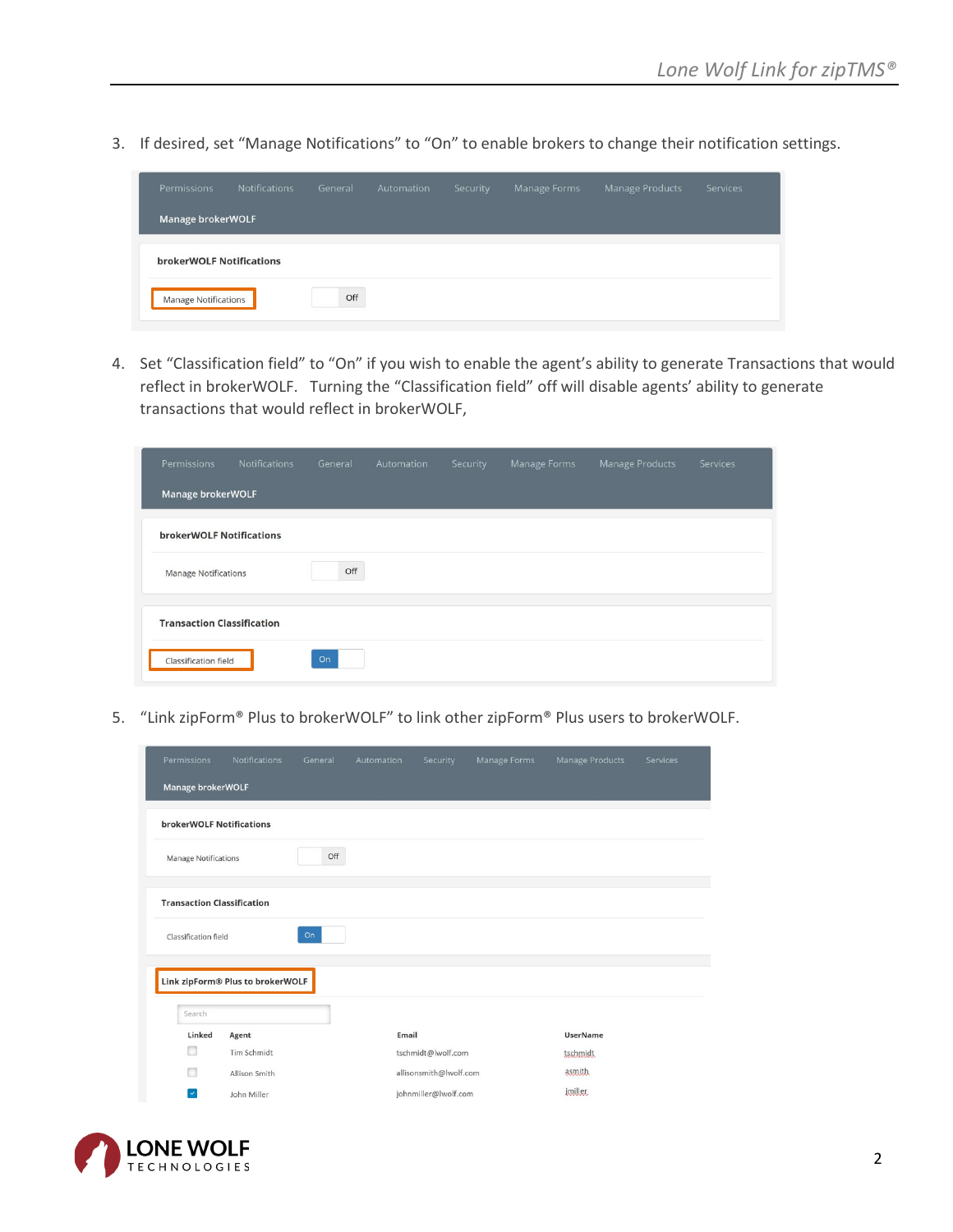6. After adjusting your notifications and settings, you can start entering data into your Transaction Summary Screen in zipForm®. Anything marked with an asterisk are mandatory fields for data migrating to and from brokerWOLF.



There are THREE significant financial milestones found in zipForm® Plus.

1. First, is "Met Date" located under the "Contingencies" menu on the Transaction Summary screen.

| Closing - brokerWOLF <sup>+</sup> © Feedback |                |                                                                   |                    |  |  |  |  |  |  |
|----------------------------------------------|----------------|-------------------------------------------------------------------|--------------------|--|--|--|--|--|--|
| *Classification                              | AGENT DOUBLE ≑ | <b>*Property Type</b>                                             | <b>RESIDENTIAL</b> |  |  |  |  |  |  |
| <b>Listing Commission %</b>                  | $\Omega$       | Selling Commission %                                              | $\Omega$           |  |  |  |  |  |  |
| Listing Amount \$                            | 0.00           | Selling Amount \$                                                 | 0.00               |  |  |  |  |  |  |
| <b>Contingencies</b>                         |                | Agent Commission- Combined agent(s) End Count can not exceed: 2.0 |                    |  |  |  |  |  |  |
| Contingency                                  | Due Date       | Met Date                                                          | Hх                 |  |  |  |  |  |  |
|                                              |                |                                                                   |                    |  |  |  |  |  |  |

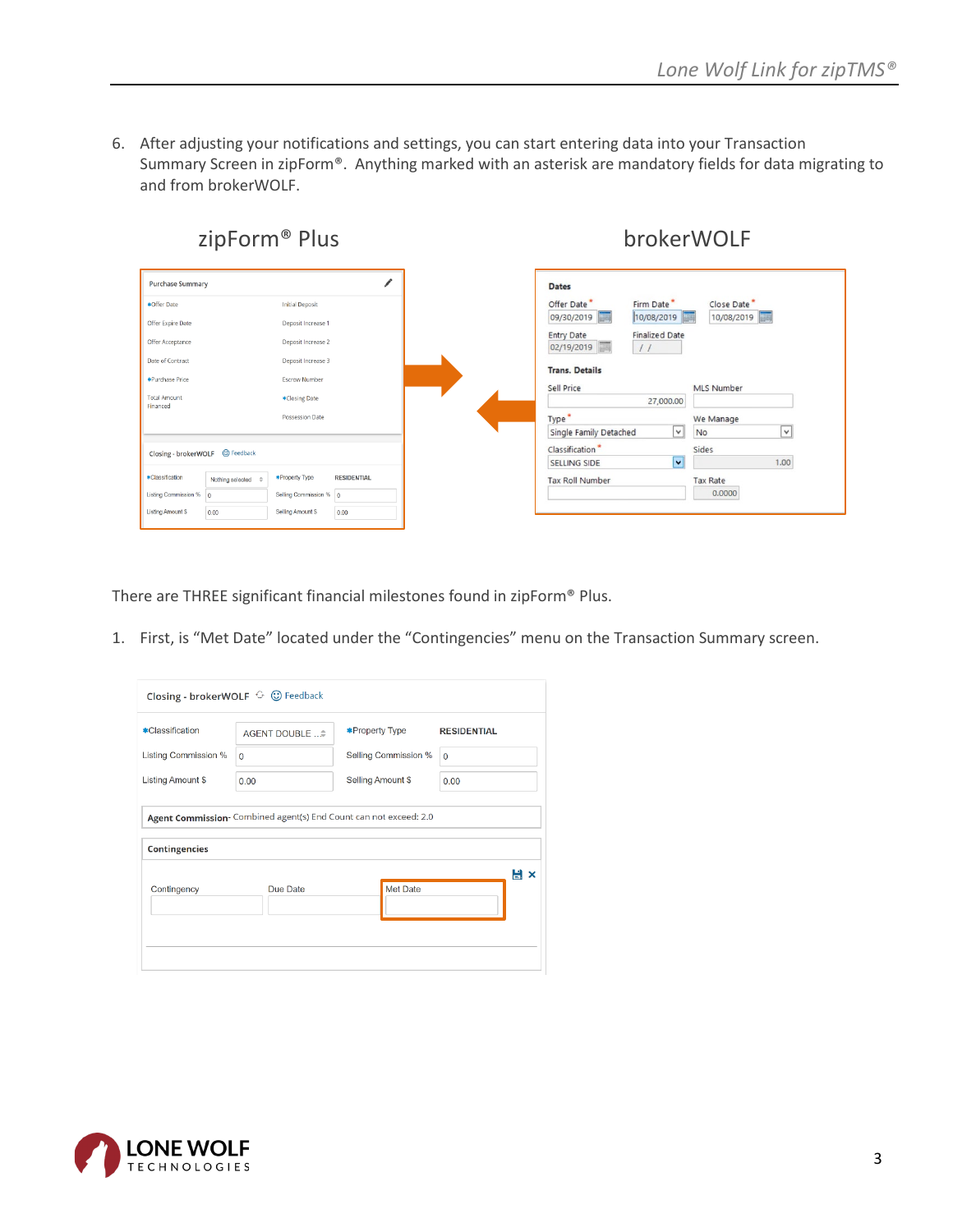2. Second, is "Received" located under the "Trust & Escrow" menu on the Transaction Summary screen.

| <b>Contingencies</b>      |         |                         |     |
|---------------------------|---------|-------------------------|-----|
| <b>Referrals</b>          |         |                         |     |
| <b>Outside Brokers</b>    |         |                         |     |
| <b>Trust &amp; Escrow</b> |         |                         |     |
| Held By                   | We Hold | Received                | H x |
|                           |         | $\overline{\mathbf{v}}$ |     |
| Deposit Date              | Amount  | Check #                 |     |
|                           |         |                         |     |

3. Third, is accounting complete located on the Transactions list page, in list view (If you are in Grid View, select  $\equiv$  to change to List View), and the Checklist page once you select your transaction.

| ashboard                                                                                                               | $\left(\begin{matrix} 1 \\ 0 \end{matrix}\right)$ Transactions   | <b>Templates</b>                       | Docinbox                                      | $\circledcirc$ Tasks                          | $\Box$ : Contacts                     | $\mathbf{R}$ Admin                | <b><sup>◆</sup></b> Partners            | ୍ <sup>ର</sup> ି Help                                          |                  |                                         |     |
|------------------------------------------------------------------------------------------------------------------------|------------------------------------------------------------------|----------------------------------------|-----------------------------------------------|-----------------------------------------------|---------------------------------------|-----------------------------------|-----------------------------------------|----------------------------------------------------------------|------------------|-----------------------------------------|-----|
| O<br><b>View Forms</b>                                                                                                 | ര<br>4<br>OfferPlace™<br>ListFlash®                              | $\bullet$<br>New                       | $\bigstar$<br>Import                          | $\bullet$<br>Export                           | 啬<br>Delete                           | $\mathbb{R}$<br>Approval          | $\mathcal G$<br><b>Set Status</b>       | $\rightleftarrows$<br>Transfer                                 | F<br>Txn Tools + |                                         |     |
| Filters <b>\</b><br>1234                                                                                               |                                                                  | $\Rightarrow$<br>×<br>Sort             | My transactions                               | ÷                                             |                                       |                                   |                                         |                                                                |                  | o                                       |     |
| <b>TRANSACTION NAME</b>                                                                                                |                                                                  | <b>TRANSACTION</b><br><b>STATUS</b>    | SELLER/LANDLORD                               | <b>BUYER/TENANT</b>                           | <b>PROP ADDRESS</b>                   |                                   | <b>CREATED</b>                          | <b>RETENTION</b><br><b>DATE</b>                                |                  | <b>FINANCIAL</b><br><b>MILESTONES O</b> |     |
| 1234 BrokerWolf Drive<br>Submit for review<br>西北<br>Dean Trainer<br>Transaction ID 41312041<br>Closing Fri Oct 25 2019 | $\odot$<br>4                                                     | <b>Active</b>                          |                                               |                                               | PA                                    | 1234 BrokerWolf Drive, Pittsburgh | Thu May 24 2018<br>Modified: 6 days ago |                                                                | Sat May 24 2025  | <b>Contingency Met</b>                  |     |
| <b>a</b> Dashboard                                                                                                     | 合<br><b>Transactions</b>                                         | <b>Templates</b>                       | Docinbox                                      | $\circlearrowleft$ Tasks                      | $\left  \frac{1}{2} \right $ Contacts | $\mathbf{A}$ Admin                | <b>See Partners</b>                     | $\binom{3}{2}$ Help                                            |                  |                                         |     |
| <b>Back to List</b><br>L <sub>L</sub>                                                                                  | 123 Broker Blvd<br>TID 57095277<br>Retained until Oct 23, 2026 Y | $\left[\left(\downarrow\right)\right]$ | <sup>1</sup> Summary                          | <b>Parties</b>                                | $\Box$ Documents                      | Checklist                         | D History<br>$\Box$ Notes               | Services                                                       |                  |                                         |     |
| 龠<br>Calendar                                                                                                          | 崗<br>Ш<br>Checklist<br>Board                                     | $\mathbb{S}$<br>Approval               | 帶<br>$\odot$<br>Change Due Date<br>Set Status | 题<br>Assign Tasks                             | O<br>New Checklist                    | $\bullet$<br>Export               | 霝<br>凾<br>Delete<br>E-mail              | $\textcolor{red}{\blacktriangle^{\textsf{O}}}$<br>Urgent Tasks |                  |                                         |     |
| Filters $\Psi$<br>Search                                                                                               |                                                                  | $\Rightarrow$<br>Sort                  | Responsible Party $\hat{=}$                   | Txn dates <b>A</b> Due Today <b>A</b> Overdue |                                       |                                   |                                         |                                                                |                  | ORGANIZE +                              | Ξ   |
| <b>Financial Milestones</b> 2<br><b>No Contingency</b>                                                                 |                                                                  |                                        |                                               |                                               |                                       |                                   |                                         |                                                                |                  |                                         |     |
| Urgent Tasks                                                                                                           |                                                                  |                                        |                                               |                                               |                                       |                                   |                                         |                                                                |                  |                                         | ΙxΙ |